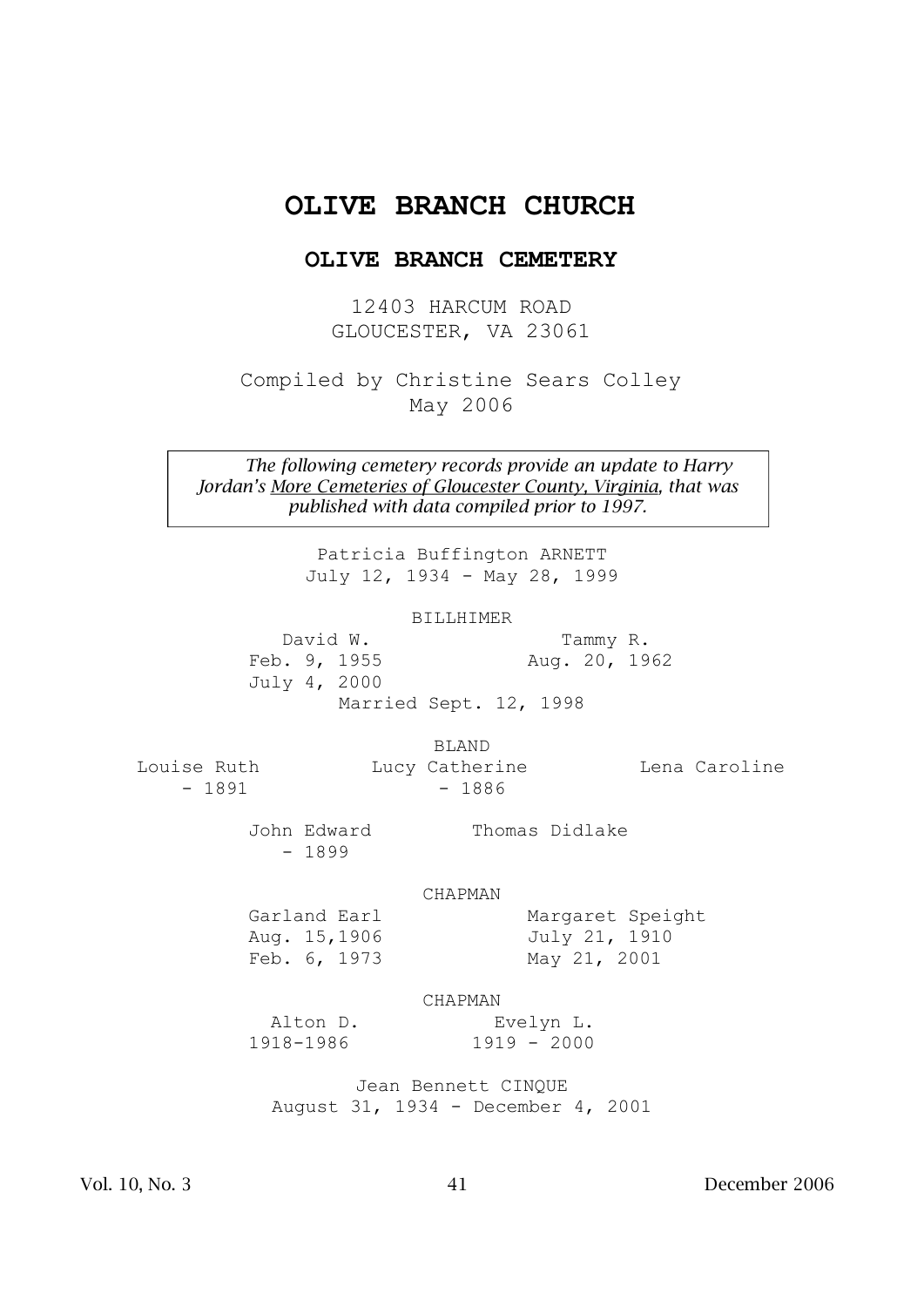|                |                                                                                                  |                                                                                            |                                                                     | CLEMENTS          |                                                |                                                        |               |
|----------------|--------------------------------------------------------------------------------------------------|--------------------------------------------------------------------------------------------|---------------------------------------------------------------------|-------------------|------------------------------------------------|--------------------------------------------------------|---------------|
|                |                                                                                                  | John Carroll<br>Jan.23, 1912<br>Feb. 29, 1972                                              |                                                                     |                   | Annie Carmine<br>March 7, 1915<br>Nov. 8, 1996 |                                                        |               |
|                | "Bobby"<br>William Robert<br>Feb. 26, 1930<br>Sept. 17, 1997                                     |                                                                                            | "Loving Mother"<br>Mary Virginia<br>Sept. 15, 1894<br>Nov. 28, 1988 | DUNSTON           |                                                | "Infant Son"<br>Wilbur Franklin<br>No Dates            |               |
|                |                                                                                                  |                                                                                            | Patrick DUTTON<br>Co A 34 VA INF CSA                                |                   |                                                |                                                        |               |
|                | Sarah Mae<br>Aug 10, 1886<br>Dec 16, 1965                                                        |                                                                                            | 1873 - 1946                                                         | DUTTON<br>C. L.   |                                                | Clarence Hoskins<br>Nov. 23, 1930<br>Sept. 15, 1996    |               |
|                |                                                                                                  | Eva Horsley<br>March 5, 1887<br>No date on tombstone<br>August 26, 1968                    |                                                                     | DUTTON            | H. Broaddus<br>Jan 28, 1883<br>Oct 28, 1908    |                                                        |               |
|                |                                                                                                  | Hairston William Nancy Acra<br>Died March 16, 1922 Died July 14, 1936                      | The footstone "H.W.D."                                              | DUTTON            |                                                |                                                        |               |
|                | Father<br>Abner F.<br>1837 - 1922<br>9th Va Cal Co F Abner F. Dutton June 17, 1935<br><b>CSA</b> |                                                                                            | Mother<br>$1841 - 1912$                                             | DUTTON<br>Wife of |                                                | Elizabeth L. Naomi Elizabeth<br>May 4, 1875<br>At rest |               |
|                |                                                                                                  | Edward Gwynn<br>Virginia CPL<br>1493 SVC Com D Unit<br>WWII<br>Nov 26, 1920<br>May 1, 1958 |                                                                     | DUTTON            | Mar 27, 1922                                   | Annie H. Rilee                                         |               |
|                |                                                                                                  |                                                                                            | Dorothy Miller EARLY<br>July 14, 1925 - March 27, 2002              |                   |                                                |                                                        |               |
|                | Nov 25, 1915 - Feb 12, 1989                                                                      | Marvin W., Sr<br>F2 US Navy<br>World War II                                                |                                                                     | <b>EWELL</b>      |                                                | Elizabeth Clements<br>$1913 - 1996$                    |               |
| Vol. 10, No. 3 |                                                                                                  |                                                                                            |                                                                     | 42                |                                                |                                                        | December 2006 |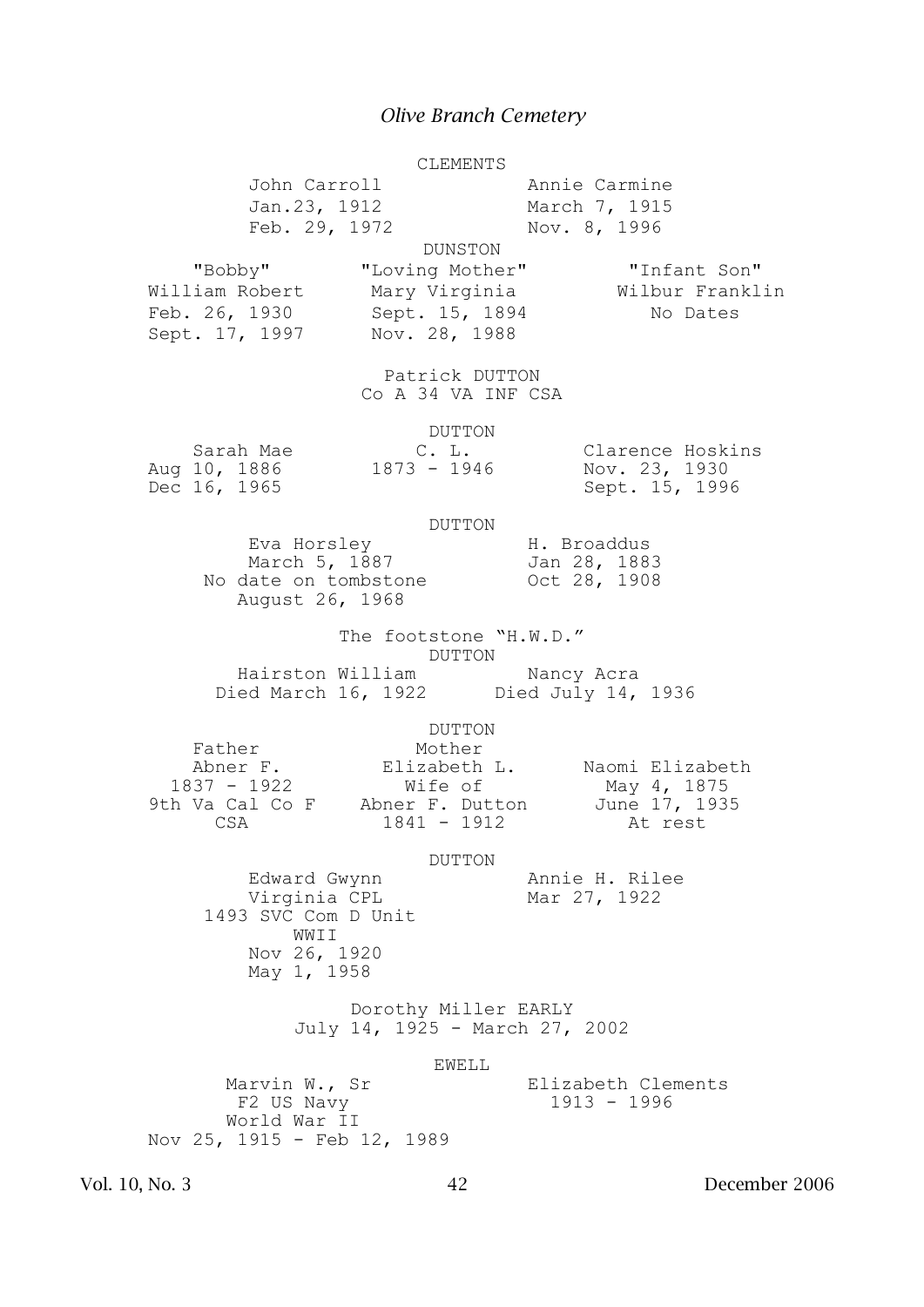Thomas M. P. FARY CO A 5 VA CAV CSA 1842 - 1905

Lillian R. FARY 1892 – 1981

Francis R. FARY June 11, 1927 - March 5, 2003

FARY

 E. Randolph Eloise Wilson July 1, 1917 March 23, 1922 January 15, 2004 October 4, 2005

FLIPPIN

Married Feb. 25, 1967<br>Billy, Sr. N. J Billy, Sr. N. Jean Nov. 19, 1945 Aug. 31, 1951

 Indiana W. GAWTHROP Ella BELLISON Sarah COX (All on one tombstone with no dates listed)

#### KEANE

Harry L. (1925) Margaret J.<br>1925 - 2000 (1920 - 1980)  $1925 - 2000$ 

MAJETTE

Charles V. Margaret P.<br>1920 - 1999 1915 - 1989  $1920 - 1999$ 

Mildred R. MARTIN Jan. 9, 1916 - July 11, 1980

Edna Pearl MILBY July 16, 1932 - Jan. 4, 1934

Wilson Larkin MILLER Dec. 15, 1912 - July 17, 1999

MITCHELL

| Julius E.           |  |  | Lee R. Dutton |
|---------------------|--|--|---------------|
| Born March 4, 1855  |  |  | Dec. 25, 1873 |
| Died April 15, 1912 |  |  | Oct. 27, 1947 |

Richard Clifton MOORE Virginia CPL Utilities Det QMC B. Sept. 23, 1888 - D. Aug. 16, 1957

Edward PALMER Sept. 3, 1903 - Jan. 15, 2002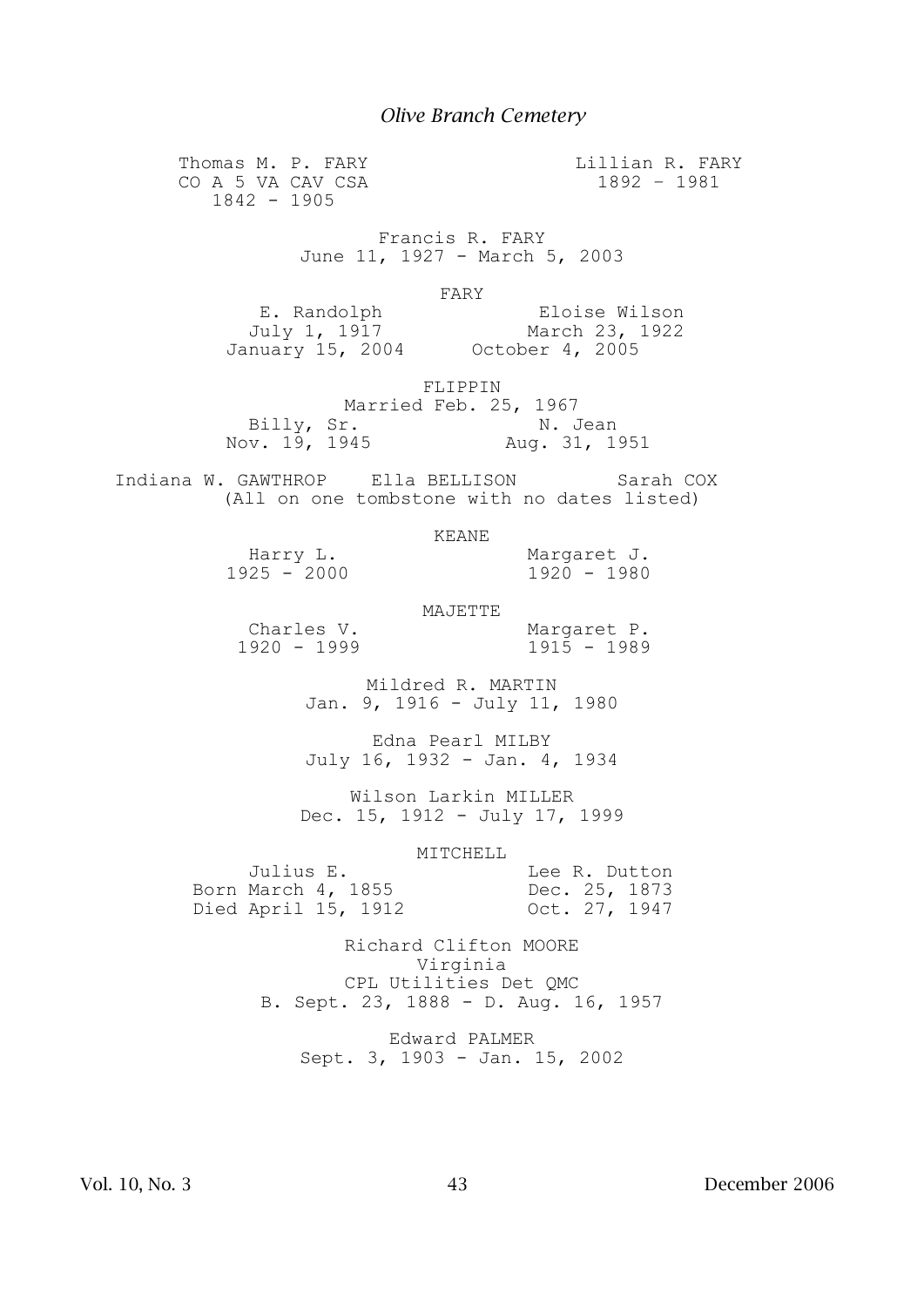Patricia Patterson TAYLOR May 16, 1933 Aug. 9, 1996 George William PATTERSON Virginia PVT US Marine Corp S WWI April 10, 1900 Jan 20, 1974

> Virginia PIERCE McKeen May 24, 1926 - February 9, 1998 Beloved wife and companion of Major General Chester M. McKeen, Jr.

#### PIERCE

| Sallie Collins | Maria Collins |
|----------------|---------------|
| Aug 5, 1860    | July 18, 1876 |
| Apr 17, 1900   | Dec 10, 1906  |

(Several unmarked infants from these women are buried in this Pierce plot. This is a memorial marker placed because the homemade markers deteriorated. As sisters, both women were married to John Thomas Pierce, also buried in this cemetery.)

## Baby PRINCE  $-1932$

In Remembrance of Mary E. PRINCE Born Nov. 29, 1862 - Died June 26, 1919 By her daughter Mary COLEMAN Footstone only "M.E.P."

#### REVERE

Nov. 14, 1912 Sept 28, 1910 July 24, 1997 May 18, 1976

Elsie D. Frank D.<br>
Sept 28, 1910<br>
Sept 28, 1910

REVERE

Malvern F.<br>Oct 3, 1934 Mapril 19, 19 April 19, 1937

Wed. Feb. 14, 1959

### RILEE

Blank stone Mary Susie

May 9, 1990

 May 22, 1940 Jan. 4, 1997

#### ROBBINS

Sept. 23, 1939 May 31, 1937

Elizabeth Bridges William Silas, Jr. Oct. 15, 2003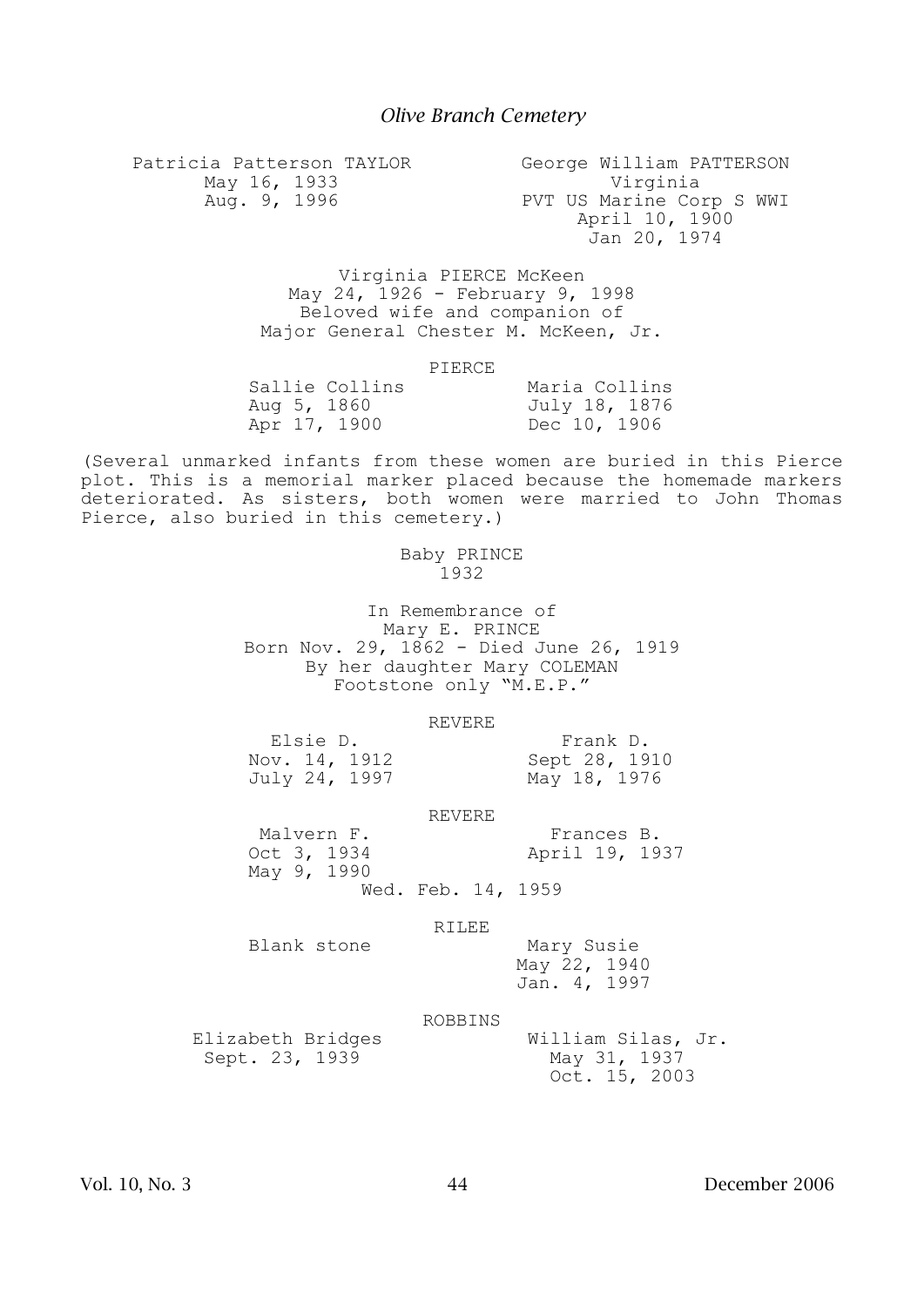SEARS

Benjamin F. (No marker)<br>Born Feb 2, 1856 (Wife: Mary Acra Born Feb 2, 1856 **wife:** Mary Acra Died Oct 29, 1919 Mapril 18, 1865 Died Oct 29, 1919<br>Waiting in holy stillness Feb. 15, 1937 Only asleep (Family records indicate there is a grave next to Roy Sears. This is: Mira Ann Edwards Sears South, Mother of Benjamin F. Sears) Willie Ray SEARS March 25, 1897 - July 25, 1970 Two unmarked graves - cement on top. They are: SEARS Edward Cary Josephine E. Kemp Sept. 22, 1851 July 20, 1854 Oct. 29, 1914 Feb. 25, 1939 SHELTON Wed. Jan. 1, 1965 Douglas Kent<br>Nov. 26, 1935 Mary Etta Jones Nov. 26, 1935 Aug. 7, 2004 Lois M. SPENCER 1925 - 2002 James C. STOKES Co. A, 34 VA INF. CSA TEAGLE William E.<br>ept. 20, 1919 Dec. 19, 1920 Sept. 20, 1919<br>
Sept. 21, 1981 Dec. 19, 1920<br>
Aug. 12, 1971 Sept. 21, 1981 WALKER Maggie V. William H. 1877 - 1943 1868 - 1955 In Memory of our Children Clara G. Eva M. Oscar M. William H. WALKER, Jr. March 18, 1919 - December 13, 2002 WILSON Mamie Roane **Ethelbert**  Jan.5, 1889 Aug. 9, 1877 Van.J, 1009<br>Oct. 31, 1964 Mug. 3, 1960